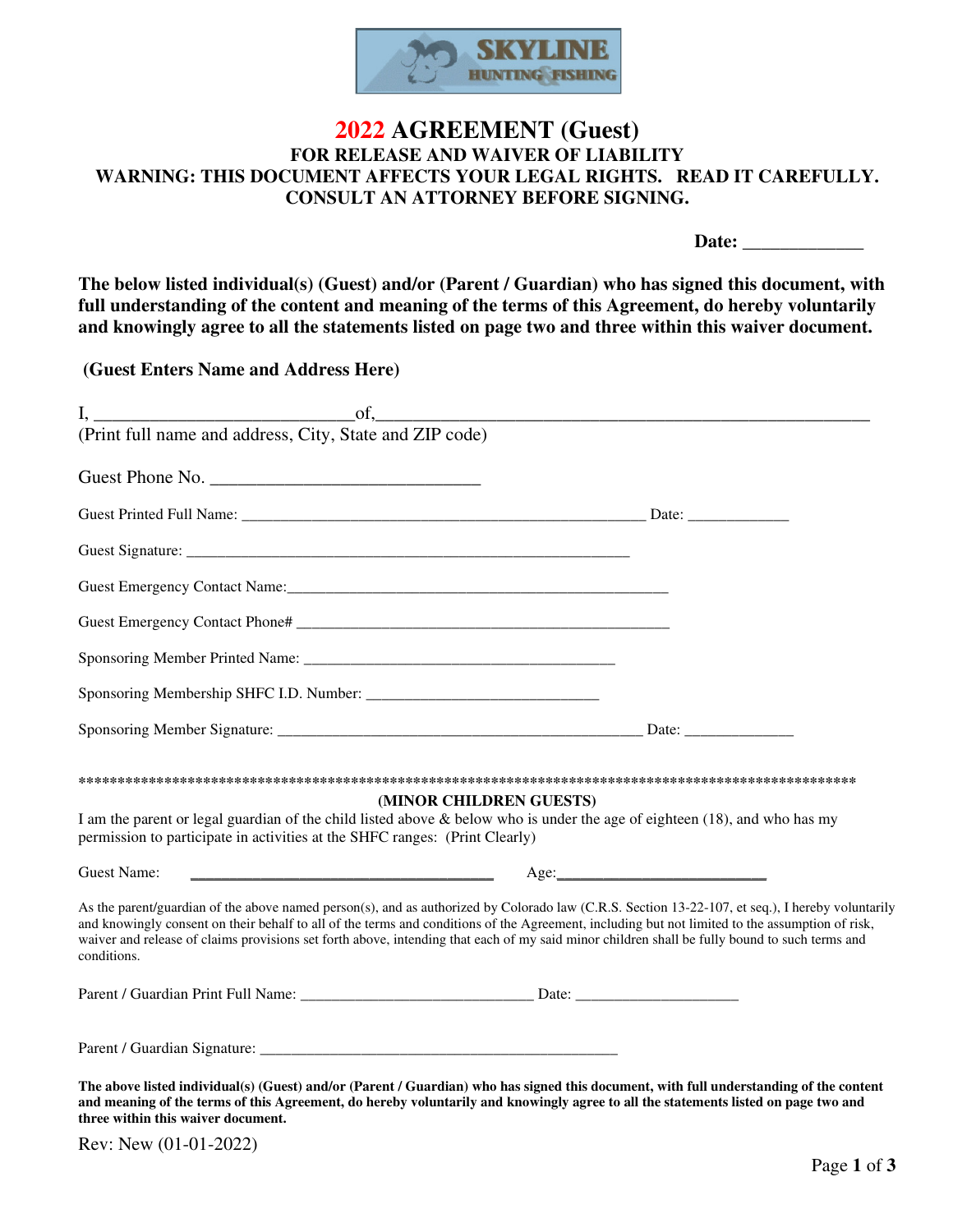

- **1)** I am a Guest of a Member of the Skyline Hunting & Fishing Club, Inc., a Colorado non-profit corporation (hereafter "SHFC"). I desire to engage in recreational sport shooting activities involving firearms and/or archery at ranges and use of related storage, gun lockers and support facilities operated by SHFC and located the Waterton Facility of Lockheed Martin Corporation, Space Systems Company, Littleton, Colorado (collectively the "SHFC ranges"). There are multiple other ranges and opportunities available to me for sport shooting activities other than at the SHFC ranges. I understand the risks and hazards involved, and I recognize serious and potentially life-threatening injuries or death and property loss may occur when:
	- (a) engaging in sport shooting activities while shooting a firearm or using archery equipment; and
	- (b) observing sport shooting as a spectator to such activities; and
	- (c) participating with others, either in a club sponsored event or program,
	- or on my own at the SHFC ranges; and
	- (d) by simply being present at the SHFC ranges while others are engaged in sport shooting at the SHFC ranges.
- **2)** I represent, promise and agree that:

(a) It is my responsibility to consult with a physician prior to and regarding my participation in recreational sport shooting activities at the SHFC ranges to ascertain whether I may safely participate in such activities;

(b) I have no physical, medical, psychological, or other condition that would prevent my safe participation in shooting firearms and archery equipment at the SHFC ranges;

(c) I do not and will not use any legal or illegal drugs or substances, or medication (prescription or non-prescription) that adversely affects my coordination, perception, mental acuity, or the like, while shooting firearms or archery at the SHFC ranges;

(d) I am under no kind of restraint against the possession or use of firearms or archery equipment, including any sort of domestic violence restraining order;

(e) I hold valid certification of having taken and passed a hunter's safety or firearms safety course, or similar training or instruction satisfactory to the SHFC;

(f) I am legally authorized to own, possess and handle firearms and archery equipment, and I hold all required licenses and/or permits legally required to possess, transport and use the firearms and archery equipment in my possession; and

(g) My firearms and/or archery and other related equipment are in good and safe working order.

- **3)** Furthermore, I understand that there are inherent risks involved in sport shooting activities, and that it is not feasible to list all of these risks. Among potential risks, I understand that I could be shot and severely injured, permanently paralyzed or disabled, or killed by a pistol, rifle, shotgun or bow and arrow; or by an accidental or intentional firearm discharge by the shooter, archer or another person; or during individual or group shooting activities; or during a firearm inspection; or while I or another person is storing, holstering, loading or unloading a firearm, or while making the firearm safe; or by detonation of a bullet or cartridge; or by a ricochet; or by being struck by flying or falling objects; or by a range fire. I further understand that my injuries could include severe wounding, paralysis, permanent disability or death by impact and penetration by a bullet, pellets or an arrow with my body; or from loss of blood or 'bleeding out'; or a partial or total loss of eyesight or hearing; or inhalation or other harmful contact with lead or other contaminants; or from a rattlesnake bite. I might suffer any of these impacts and injuries or death as a result of participating in sport shooting or observing as a spectator at the SHFC firearms or archery ranges.
- **4)** I understand that Colorado law provides that I assume the risk of engaging in sport shooting activities, pursuant to the provisions of C.R.S. 25-12-109, 13-21-111.7 and 13-21-111.8. In consideration of being permitted to participate in sport shooting at the SHFC ranges, I expressly assume all risks of any kind or nature involved in my participation, either active or passive as a spectator, in sport shooting activities at the SHFC ranges to the fullest extent permitted by law.
- **5)** I waive and release any and all claims that I have or may have now or at any time in the future, against Lockheed Martin Corporation, United Launch Alliance, LLC, SHFC, their agents, officers, employees, directors, contractors, instructors, agents, volunteers or representatives, and their affiliates, successors or assigns (collectively "the Releases"), from any and all claims, injuries, death, loss of property, or damages of every kind and character, that I may sustain as a result of participating in any activities at the SHFC ranges. Also, I covenant and promise not to sue these Releases, and will indemnify and hold them harmless from any such claims. I understand that potential risks, damages, injury or death may arise from alleged negligence, carelessness or recklessness, breach of warranty, strict liability in tort, premises liability, potentially dangerous or defective equipment or property owned, maintained, used or controlled by SHFC its members, family members and guests, and by Lockheed Martin Corporation, its subsidiaries, affiliates, successors and assigns or by invitees and others. I agree to assume all risks associated with these causes of action, and waive and release any and all claims based upon such causes of action.
- **6)** I hereby consent to receive emergency medical treatment that may be deemed necessary or advisable in event of injury, accident and/or illness during the activities at the SHFC ranges.